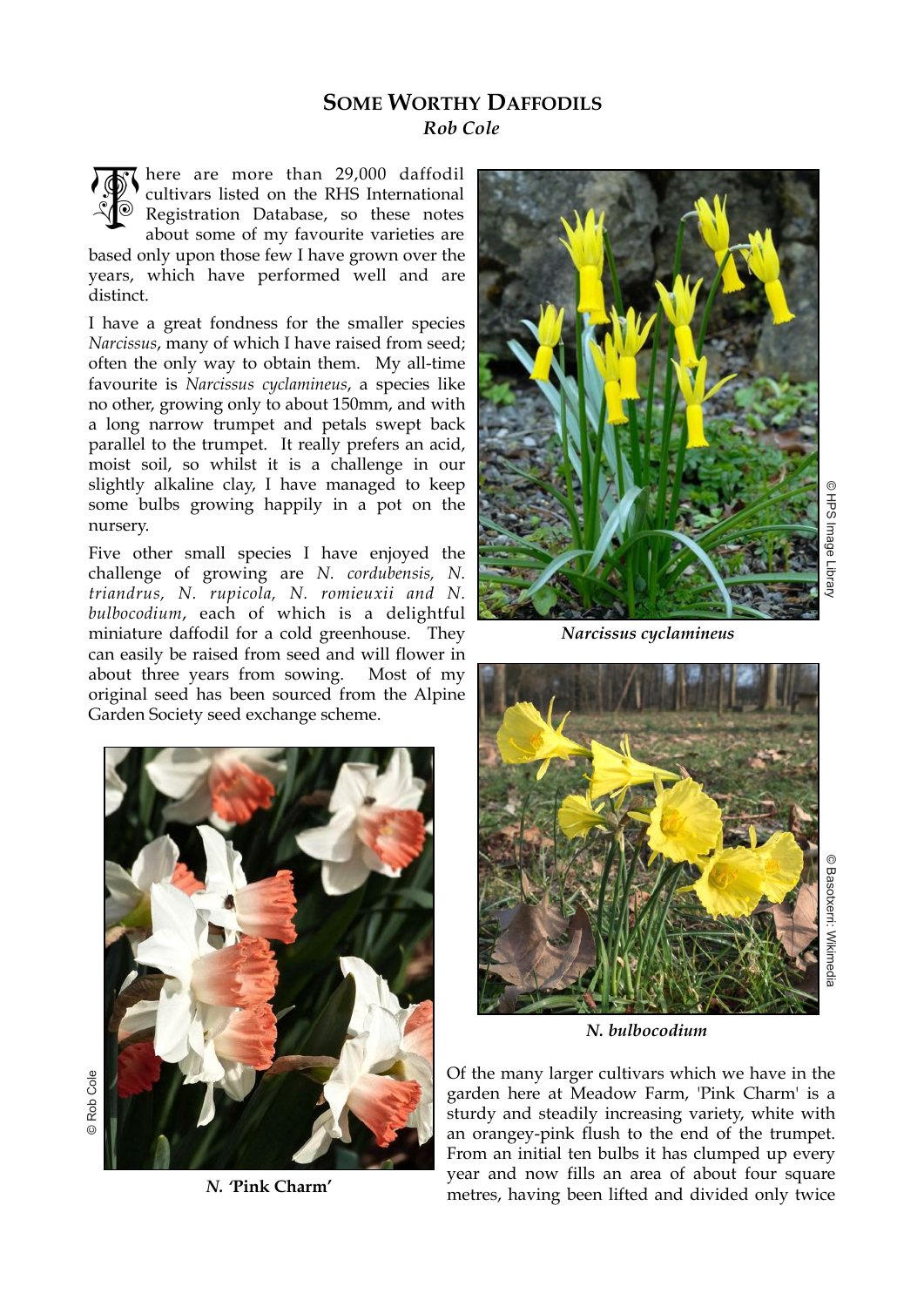in the ten years we have been growing it. The colour is paler when it first emerges, darkens as it matures, and fades as it begins to go over. But I still think that it is the best of the pink-corona forms I have tried.

For a lovely all-white, go for 'Frostkist'; for a white with a startling, bright orange, shallow trumpet, try 'Redhill', and for a short yellow cultivar with a long, orange trumpet, 'Jetfire' is hard to beat and readily available at garden centres. The others are often obtainable through many of the specialist daffodil bulb suppliers.

*Narcissus* 'Tête-à-Tête' is so well known and easily and cheaply available, that it is easy to dismiss it simply because it is so common. But it is common because it is good! It was raised by Alec Gray in 1949, and he records that it came from a selfseeded pod of *Narcissus* 'Cyclataz'*.* There were three seeds in the pod; the other two were introduced as 'Quince' (1953) and 'Jumblie' (1952). However, it is 'Tête-à-Tête', a bulb Gray didn't think too much of to begin with, that is the most widely grown daffodil of all time, and is produced by the Dutch in millions every year. It is interesting to see that in his 1960 catalogue, Alec Gray listed bulbs at 4s 6d each, quite a hefty price at the time.



*N. '***Bartley'**



© Rob Co

© Rob Cole





*N. '***Jetfire'**

But of all the daffodils we grow, the one I look forward to most each year is 'Bartley', an early flowering *N. cyclamineus* hybrid. Every year it is the first to flower (often at the end of February) and the longest lasting (often for five weeks). It was raised by J. C. Williams and was registered prior to 1934, but although it has been around for so long, it is not readily available. I bought ten bulbs for £6 from Walkers Bulbs in 2004, but have